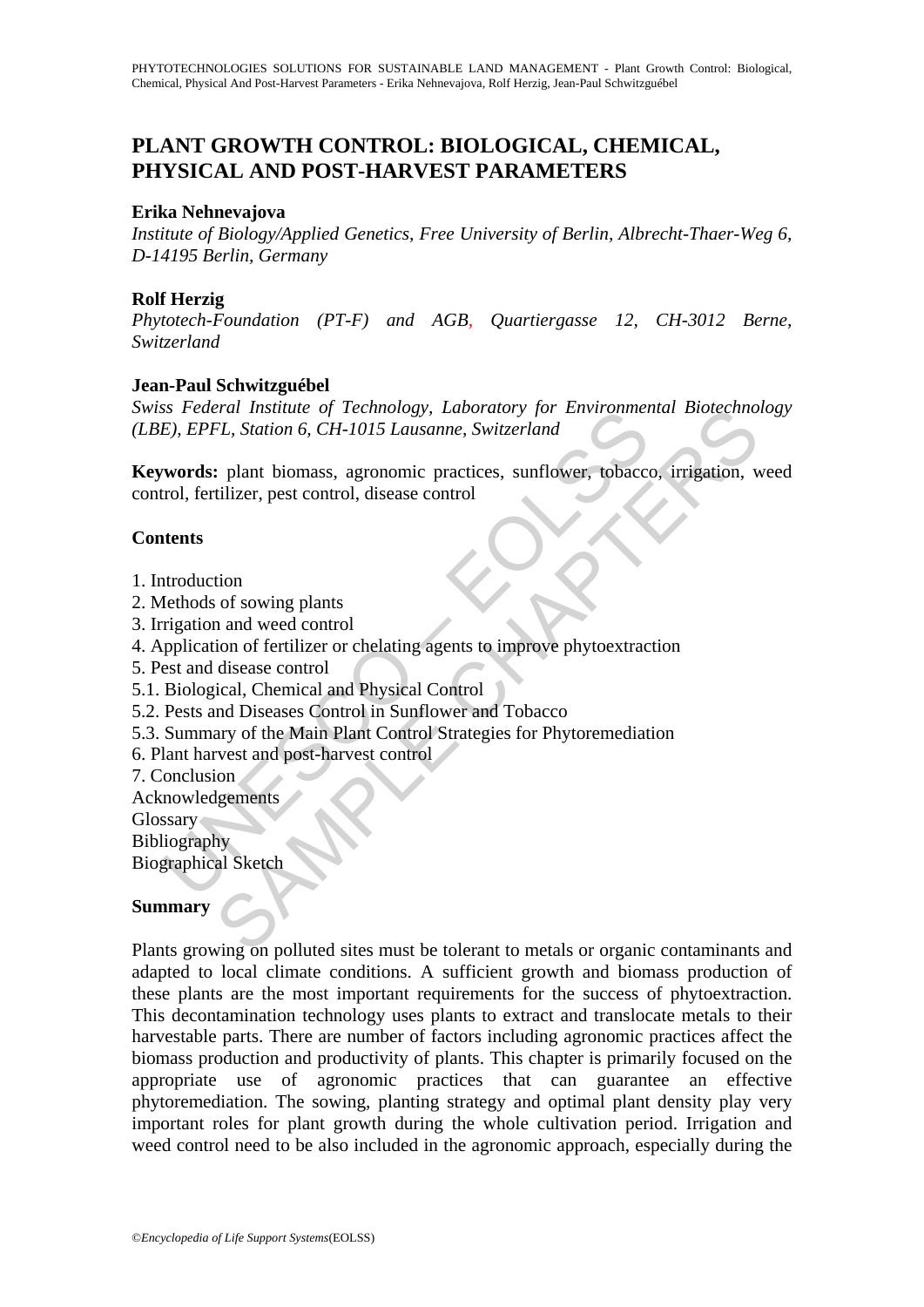first vegetation period of plants used for phytoremediation. Irrigation can also help to achieve adequate soil moisture which affects the movement of soluble metals in soil solution to root surface. The application of appropriate fertilizers which are a key source of nutrients provides a sufficient plant growth. Moreover, an appropriate fertilizer treatment can also additionally increase, or decrease metal uptake and accumulation by plants, depending on the chemical properties of the individual fertilizer.

Plants growing on polluted area can become more sensitive to certain pest and disease that leads to a reduced quantity and quality of their product. Therefore a careful plant growth control is needed to minimize environmental abiotic and biotic stress and ensure a sufficient biomass production of plants used for phytoextraction. Regular monitoring of the presence of pests and disease on plants is very important during the growing period. The last important step of the phytoextraction procedure is the removal of harvested metal rich biomass and subsequent disposal of the biomass. Possible methods of the disposal of plants used for soil decontamination are also proposed and discussed in this chapter.

# **1. Introduction**

on. The last mippolain deep of the priorincation procedure dested metal rich biomass and subsequent disposal of the biomass<br>he disposal of plants used for soil decontamination are also properties<br>the disposal of plants use The case important such of the phytocaracteron procedure is the centeron and ended rich biomass and subsequent disposal of the biomass. Possible met<br>osal of plants used for soil decontamination are also proposed and discut Soils contaminated with metals and various radionuclides are nowadays a major environmental and human health problem. In contrast to the organic pollutants, which can undergo biodegradation, heavy metals cannot be destroyed and remain in the environment. Therefore there is a need for an effective and affordable technological solution for soil remediation. Phytoremediation is a soil remediation technique that uses green plants and their associated micro-organisms, soil amendments and agronomic techniques to remove, contain and render harmless environmental contaminants.

Plants used for phytoremediation must be tolerant to the mineral element(s) to be removed, adapted to local soil and climate conditions and able to take up large amounts of the target element(s). Their roots must be especially adapted to the spatial distribution of pollution in the substratum. Different root systems and geometry allow plants to adapt to the environment and be more or less efficient in element uptake.

Biomass production and the bioconcentration factor, which is defined as the ratio of metal concentration in plant shoot to metal concentration in soil, are two key factors determining the efficiency of phytoextraction. Therefore, a high biomass (growth) is the first prerequisite for plants to be able to extract metals from contaminated soil. An additional optimization of growth and biomass production can increase phytoextraction potential of plants.

The yield of plants used for phytoextraction can be affected by a number of factors including agronomic practices, such as (1) methods of sowing plants and the length of growing period, (2) irrigation, (3) weed control, (4) application of fertilizers or of chemical agents mobilizing metals from the soil, (5) pest and disease control and (6) plant harvest and post-harvest control. This chapter describes the factors affecting the yield of plants growing on a metal contaminated field and also gives some advices to perform field experiments and use plants for phytoremediation.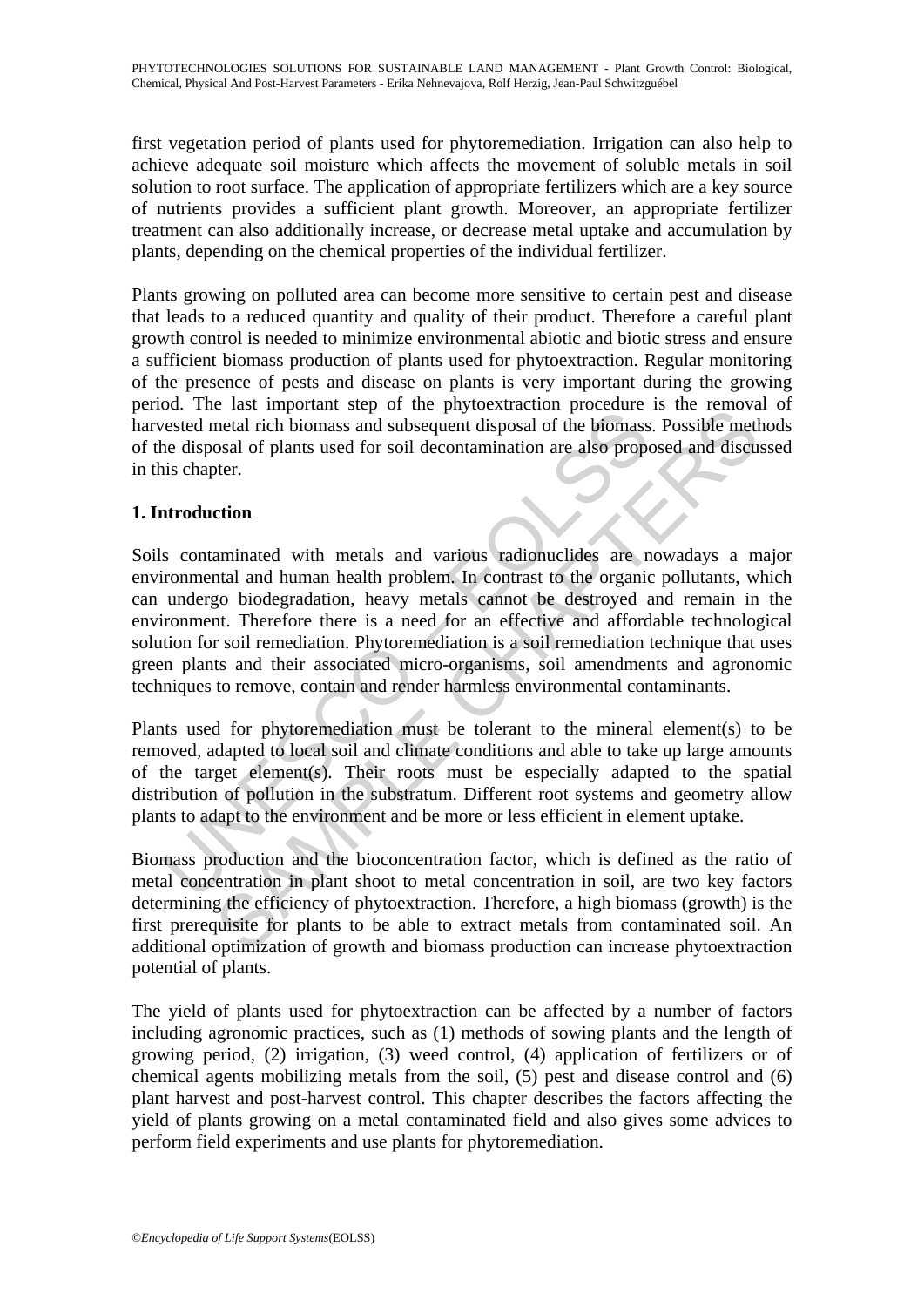Two groups of plants can be used for phytoremediation: (1) high yielding plants producing high biomass, but accumulating only moderate metal amount in shoot; and (2) hyperaccumulating plant species, which tolerate and accumulate a high metal amount in the shoot, but with a limited growth. Standard and practical knowledge of phytoremediation using fast growing crops and metal hyperaccumulators are presented and discussed below. Some results and experience from our own research, focusing mainly on sunflower and tobacco are also shown here.

# **2. Methods of Sowing Plants**

The biomass production as well as the productivity of plants depends on water availability, sowing date, sowing strategies and length of growing period. An important factor that affects the biomass production is plant density (number of plants/ $m<sup>2</sup>$ ). In general, a higher density tends to minimize yield per plant and maximize yield per hectare. It has been shown that plant density affects the pattern of plant growth and development. For example, plants growing at higher density will compete more strongly for light and then more energy and nutrients will be used for plant growth than for developing processes. An optimal distance between plants is also important for sufficient development of root architecture.

or that cureos the oliminals production is plant curling that current and the rail, a higher density tends to minimize yield per plant and mare. It has been shown that plant density affects the pattern of elopment. For exa arces are boundas production is puant censity (unafrom the figher density tends to minimize yield per plant and maximize yield has been shown that plant density affects the pattern of plant growth that. For example, plants Phytoremediation designs commonly involve higher planting densities than standard agronomic rates for various species to overcome decreased germination because of contaminated soils and to maximize overall production of biomass per hectare. Consulting an experienced agronomist is essential to design planting methods for an effective phytoremediation. The method of planting depends on the type of vegetation. For example, grasses are usually dispersed as seeds, and trees such as willow or poplar are transplanted from cuttings.

The sowing, planting strategies and optimal plant density are described here in more detail manner for the following plants: fast growing crops, such as sunflower and tobacco, and the hyperaccumulating plant *Thlaspi caerulescens*.

# *Sunflowers*

Growing sunflowers from seeds is quite easy. Seeds are big and relatively quick to germinate. Sunflower sowing starts when soil temperature at sowing depth is higher than 7°C; sunflower seeds for phytoremediation purpose can thus be sown already in April in many countries. They should be sown 60 cm apart in lines with a plant to plant spacing of 13-20 cm. Seeds should be sown at 3-4 cm depth for a better stand. Sowing can be done manually or with a corn planter in the furrows. After 10-12 days of germination, extra seedlings should be uprooted to provide a space of 20 cm between plants in rows. The sowing density is 10-15% higher than the expected canopy density at harvesting (45,000-50,000 plants/ha in rained fields, 50,000-60,000 plants/ha in irrigated fields).

Sunflower sowing also works in contaminated fields very well; therefore additional pregrowing of sunflower seedlings in pots in greenhouse is not necessary. Directly after seed sowing, snail control is important to save the sown seeds for germination.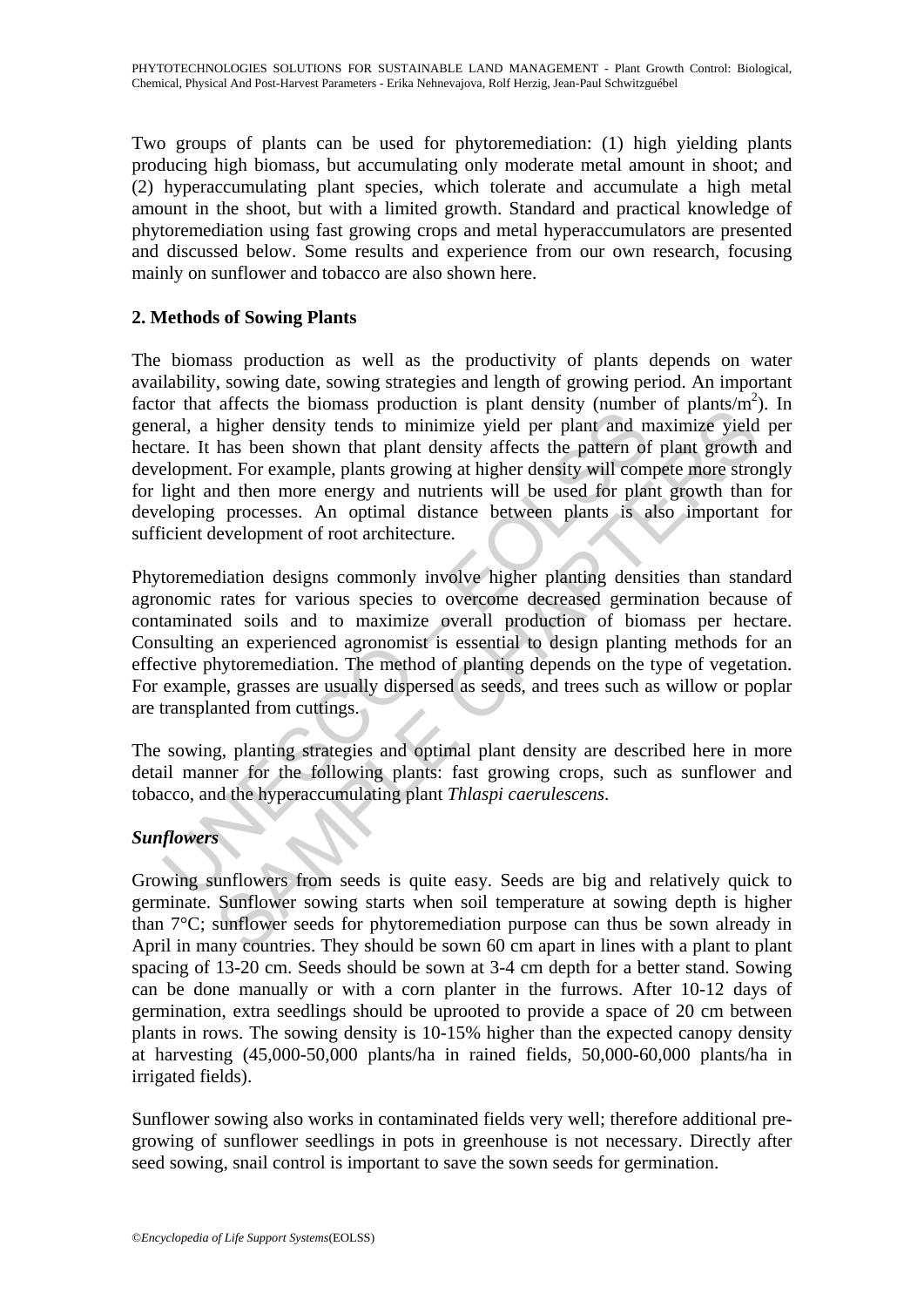# *Tobacco*

whom at 11 a parademant and the medical maternal and the presentations of a random subsols need to be cut into single node pieces containing later hold mother plants can be vegetatively propagated at regular in ks) to obt <sup>14</sup>+1 photoparol unced *in vino* containing or a radius of each object that in the conditions of a radius of plant material for field assessment. The search of the plant scale of or *in virro* produced plants and be vege Tobacco seeds are produced in abundance and are very small. The sowing of tobacco is much more difficult than for sunflowers, and needs at least a cultivation period of 12 weeks in a protected greenhouse with a night temperature above  $18^{\circ}$ C. Therefore, the appropriate pre-cultivation method of tobacco for phytoremediation purpose is pregrowing of the seeds and seedlings in cultivation plates, followed by transplantation to mini-pots, both on seedling soil. Before explanting in the contaminated field a free-land conditioning on a protected site without night frost is needed for another fortnight. An alternative and promising technique for fast production of tobacco seedlings for phytoextraction is micropropagation. This *in vitro* technique uses the axillary buds for propagating plants. Sterile tobacco seedlings are cultivated on a basic Murashige-Skoog medium at 14-h photoperiod under *in vitro* conditions for a further micropropagation. The shoots need to be cut into single node pieces containing lateral buds. With this method mother plants can be vegetatively propagated at regular intervals (every 4-5 weeks) to obtain sufficient amounts of plant material for field assessment. The same pre-cultivation procedure is needed for *in vitro* produced plants as for tobaccos grown from the seeds. Tobacco clones, developed by *in vitro* micropropagation, have shown sufficient growth on two contaminated fields in Rafz (Switzerland) and Balen (Belgium) within field experiments performed during 3 years (2002-2005) in the context of the EC project PHYTAC by research groups of Herzig (CH) and Vangronsveld (BE).

Pre-grown seedlings of tobacco (9-week old) can be planted in the field in mid of May (after the end of soil frost) with an optimized plant density up to 40,000 plants per hectare (row space  $= 0.5$  m; between plant space  $= 0.5$  m). Prior to planting into freeland, the *in vitro* propagated tobacco seedlings (4-5 weeks old) need to be transplanted for 2 weeks to the soil in covered plates for rooting on the soil under a 14 h photoperiod (14 h light / 10h dark) at  $25/22$  °C in a growth chamber, followed by a 2-3 weeks freeland conditioning, shadowed from direct sun at the beginning.

# *Thlaspi caerulescens*

This metal hyperaccumulator plant can be directly sown out into the soil or seedlings can be pre-grown in pots and transplanted in the field. Prior to sowing a cooling period of 2-3 weeks (vernalization) is needed. Pre-grown seedlings of *T. caerulescens* can be planted in the field at  $1,000,000$  seedlings per ha (row space  $= 0.1$  m). The effect of two different sowing strategies on Cd and Zn uptake by *T. caerulescens* has been studied. Published data show that metal tissue concentrations in plants grown from the seeds are higher than in transplanted plants. However, differences of metal uptake by plants sown with different strategies can be due to environmental conditions, such as rainfall and temperature. Compared to high yielding crop plants, *T. caerulescens* shows a very low biomass that restricts the metal extraction from soil.

# **3. Irrigation and Weed Control**

Irrigation and weed control are probably the two most important tools to guarantee a sufficient growth of plants for phytoremediation. Irrigation may be required to achieve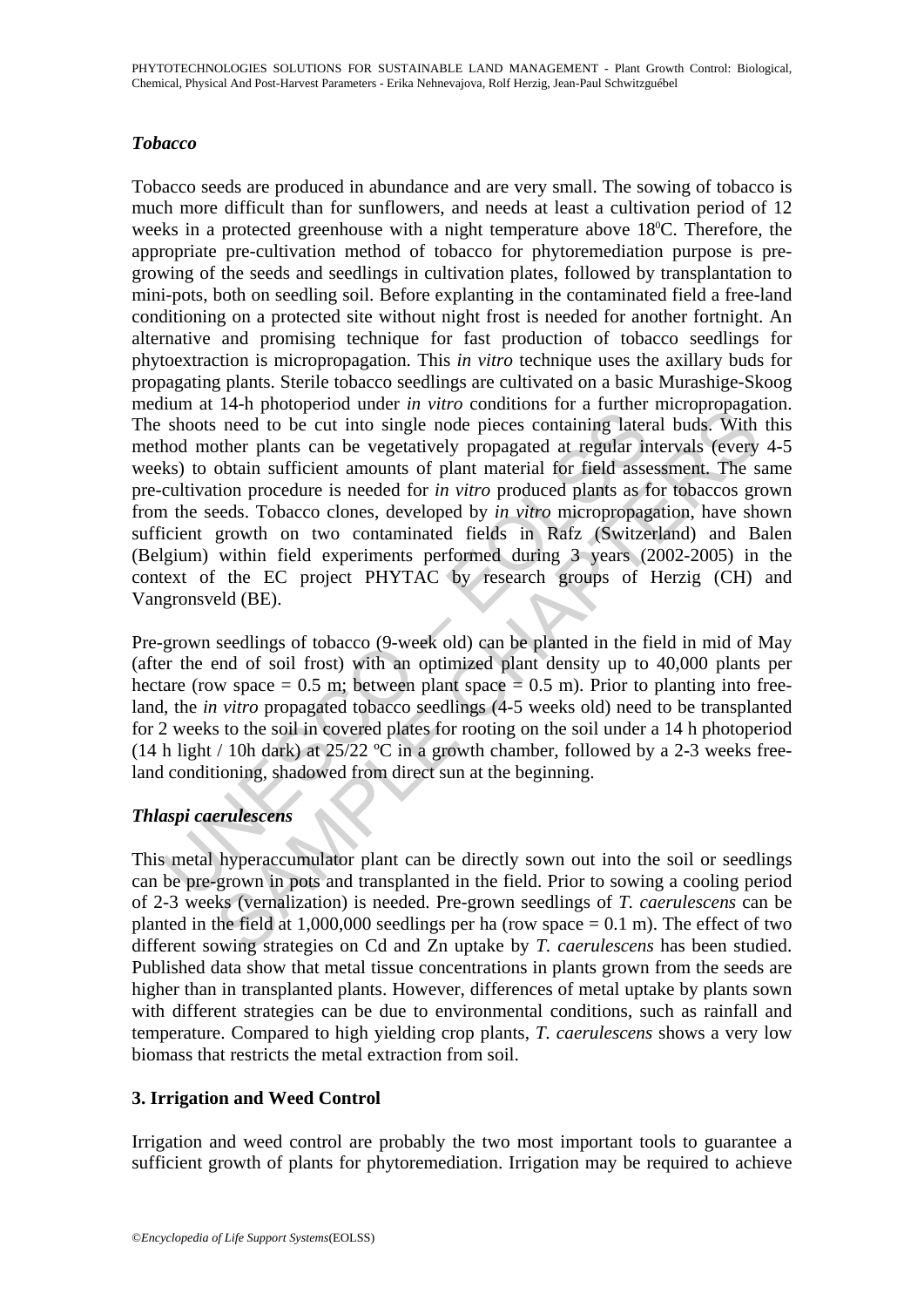adequate soil moisture, which affects the movement of soil solution containing soluble heavy metals from the bulk soil to root surface. Water should compensate for normal losses by evaporation and transpiration. The method of irrigation must also be carefully considered. Excessive water delivery may restrict root growth and development and thereby decrease metal extraction. In addition, intensive irrigation practice increases the cost of phytoremediation.

For example, 2-3 irrigation applications are recommended for sunflower (400-800 m<sup>3</sup>/ha for sprinkler irrigation). The interval between irrigations is 7-14 days depending on soil texture. The most sensitive period to water stress for sunflower is the growth period of 40 days after germination, corresponding to the intensive vegetative development and flower initiation.

ed control is very important in the first vegetation period of p<br>ediation. It can be done by mechanical hoeing or by using et<br>ed herbicides which can destroy weeds. For tobacco and sunflo<br>age sludge contaminated field in R rol is very important in the first vegetation period of plants used for<br>on. It can be done by mechanical hoeing or by using chemical substa<br>oicides which can destroy weeds. For tobacco and sumflower growing<br>dege contaminat Weed control is very important in the first vegetation period of plants used for soil remediation. It can be done by mechanical hoeing or by using chemical substances called herbicides which can destroy weeds. For tobacco and sunflower growing on a sewage sludge contaminated field in Rafz (Switzerland) during 5 years (2002-2007), mechanical weed control was successfully applied. No herbicides were applied during these field experiments for weed control. For example, the weed control for sunflower required the following field work: first mechanical hoeing when the plants have two leaves; second hoeing 2 weeks after the first one; and third hoeing when the sunflower crop is 60-70 cm high. Weed control in the field with *T. caerulescens* can also be done manually without any herbicide. It is important to apply irrigation and weed control when it is necessary, to avoid increased costs for this phytoextraction method, which should be achieved at a lower cost than any alternative technology or the cost of inaction (natural attenuation). Some chemical methods for weed control have been proposed beside mechanical methods. Herbicides can be applied before or after the emergence of plants used for phytoremediation. Application of pre-emergent herbicides can guarantee good weed control, whereas quick emergence and post-emergent herbicides control weeds that occur later in the growing season.

# **4. Application of Fertilizers or Chelating Agents**

Eighteen nutrient elements are essential for the normal growth and reproduction of plants. Plants obtain the three most abundant nutrients, carbon (C), hydrogen (H) and oxygen (O), from water and the air. The other elements, including nitrogen, need to be supplied into the soil by soil amendments, such as fertilizers and lime. Exceptions are leguminous plants (e.g., pulses, peas, soybeans, clovers, alfalfa) that obtain the nitrogen from the air with the help of *Rhizobium* bacteria, which are living in symbiosis in the nodules of plant roots and can fix  $N_2$  from the air. Nitrogen (N), phosphorus (P) and potassium (K) are primary nutrients, which are needed in large quantities compared to the other nutrients. These nutrients can most affect plant growth and development in soil systems.

*Nitrogen* is involved in all the major processes of plant growth and development. It reacts with some products of carbohydrate metabolism and forms amino acids and proteins. A good supply of nitrogen for the plant is also important for the uptake of other nutrients.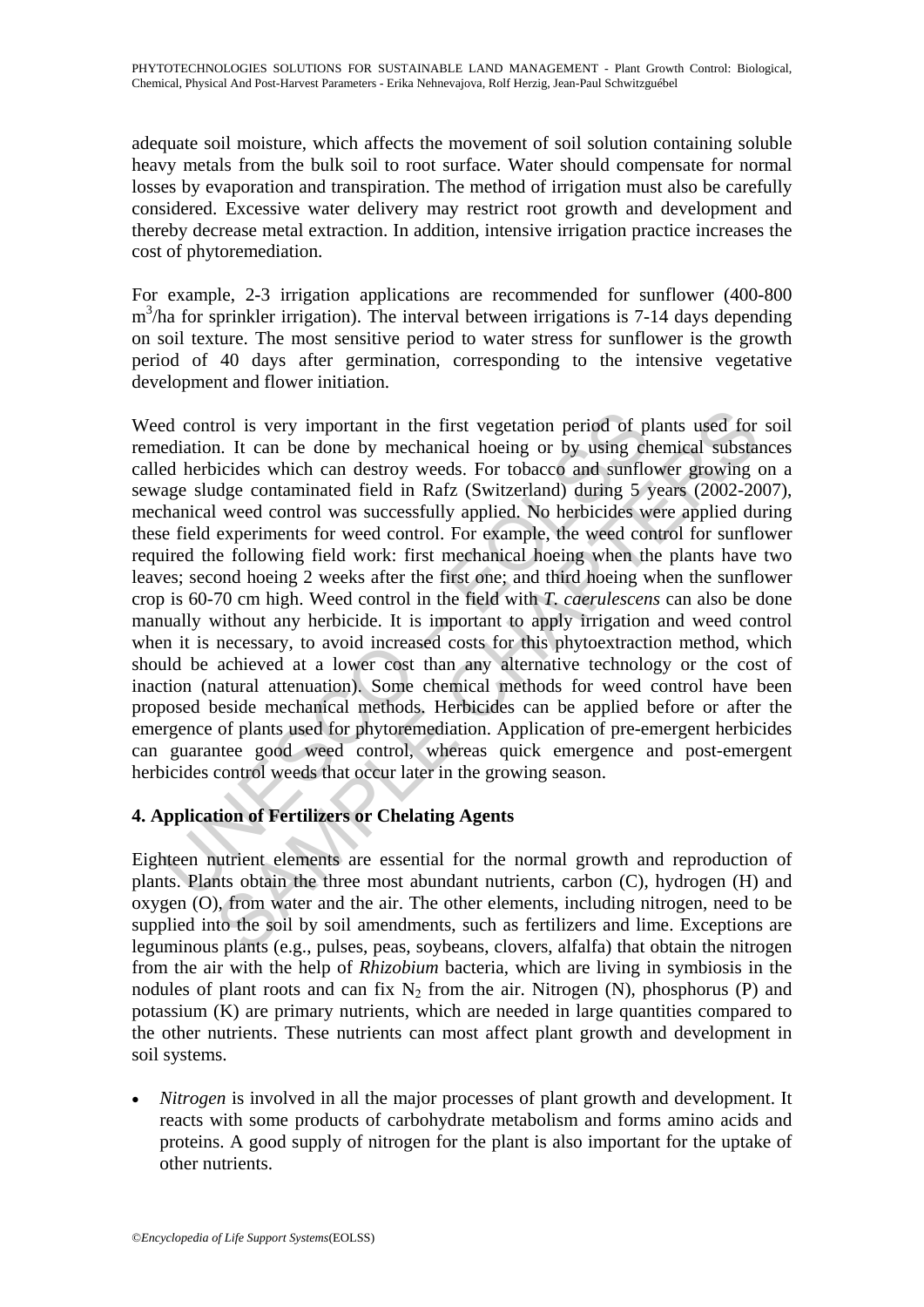- *Phosphorus* is essential for photosynthesis and other biochemical-physiological processes. It also plays an important role for cell differentiation and the development of plant tissues. Phosphorus is deficient in most natural or agricultural soils, where fixation limits its availability.
- *Potassium* activates more than 60 enzymes. Therefore it plays a vital role in carbohydrate and protein synthesis. K improves the water regime of plants and increases the tolerance to drought, frost and salinity. Plants well supplied with K are also less affected by disease.

Calcium (Ca), Magnesium (Mg) and Sulfur (S) are secondary nutrients which are required by the plant in lower quantities but they are also essential for good plant growth. Calcium and magnesium are added in liming materials when soil pH is adjusted and sulfur is usually present in sufficient quantities from the slow decomposition of soil organic matter.

Surfar is usdany present in surface the standardies from the slow det<br>nic matter.<br>
(Zn), Manganese (Mn), Iron (Fe), Boron (B), Copper (Cu), Norine (Cl), Cobalt (Co) and Nickel (Ni) are micro-nutrients w<br>
ts in very small a In Manganese (Mn), Iron (Fe), Boron (B), Copper (Cu), Molybdenum (1<br>
ter.<br>
Manganese (Mn), Iron (Fe), Boron (B), Copper (Cu), Molybdenum (1<br>
Cl), Cobalt (Co) and Nickel (Ni) are micro-numients which are found<br>
very small a Zinc (Zn), Manganese (Mn), Iron (Fe), Boron (B), Copper (Cu), Molybdenum (Mo), Chlorine (Cl), Cobalt (Co) and Nickel (Ni) are micro-nutrients which are found in plants in very small amounts, but their deficiency also limits plant growth and development in many soil systems. Therefore, an insufficient fertilization can slow down plant growth and cause deficiency symptoms such as leaf chlorosis (yellowing), leaf death and stunting (Table 1). However, the excess of fertilizer often causes a salinity problem because the excess of salts makes water less available to the plant due to an osmotic effect. This is usually the case for mineral nutrients such as potassium, calcium, magnesium, and nitrate-nitrogen, which do not produce a specific toxicity. Excess of these nutrients may induce a deficiency of other minerals. For example, magnesium excess can cause a calcium deficiency and excess of manganese, copper or zinc cause specific toxicity symptoms.

| <b>Nutrient</b>                    |                                                                                                                                                                                                                                                                                                 |
|------------------------------------|-------------------------------------------------------------------------------------------------------------------------------------------------------------------------------------------------------------------------------------------------------------------------------------------------|
|                                    | <b>Deficiency Symptoms</b>                                                                                                                                                                                                                                                                      |
| <b>Primary</b>                     |                                                                                                                                                                                                                                                                                                 |
| macronutrients                     |                                                                                                                                                                                                                                                                                                 |
| Nitrogen (N)                       | Deficiency symptoms are developed predominantly in the older<br>and mature leaves; older leaves become uniformly yellow<br>(chlorotic); young leaves at the top maintain a green color, but<br>become smaller in size; branching is reduced, stunted growth<br>and poor fruit development occur |
| Phosphorus (P)                     | Leaf tips look burned; leaves may develop reddish-purple<br>coloration; a stunted plant growth and delay in plant<br>development appear                                                                                                                                                         |
| Potassium $(K)$                    | Deficiency symptoms are mainly in older leaves: they turn<br>yellow initially around margins, may wilt and look scorched;<br>irregular fruit development                                                                                                                                        |
| <b>Secondary</b><br>macronutrients |                                                                                                                                                                                                                                                                                                 |
| Calcium $(Ca)$                     | Deficiency symptoms first occur in the growing regions and in<br>new leaves; calcium-deficient leaves show necrosis around the<br>base of the leaves; Ca-deficient plants show reduced growth;<br>terminal bud death                                                                            |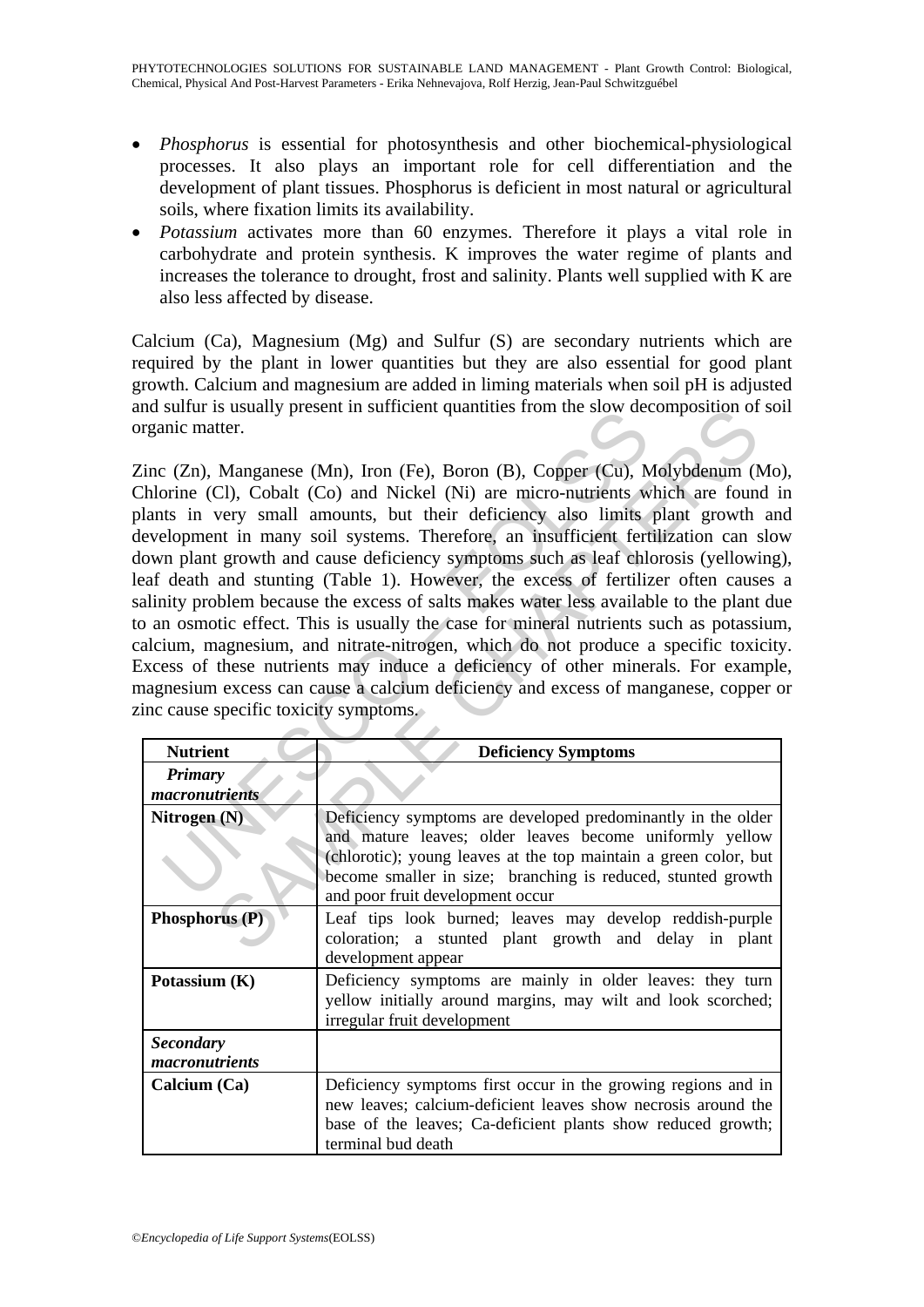| Magnesium (Mg)                                  | Initial yellowing of older leaves between leaf veins spreading to<br>younger leaves can occur; mottling or chlorosis with or without<br>spots of dead tissue on lower leaves; poor fruit development and<br>production.                                                                              |
|-------------------------------------------------|------------------------------------------------------------------------------------------------------------------------------------------------------------------------------------------------------------------------------------------------------------------------------------------------------|
| Sulfur $(S)$                                    | Young leaves do not wilt; necrosis not commonly present; leaves<br>are pale green; initial yellowing of young leaves spreading to<br>whole plant; difficult to distinguish from nitrogen deficiency                                                                                                  |
| <b>Micronutrients</b>                           |                                                                                                                                                                                                                                                                                                      |
| $\text{Zinc}(\text{Zn})$                        | The younger leaves become yellow; necrosis may be present,<br>generally within interveinal tissue of the mature leaves; necroses<br>on older leaves; leaves become very small and the internodes<br>shorten, producing rosette-like appearance                                                       |
| <b>Manganese</b> (Mn)                           | Yellowing occurs between the veins of young leaves; the early<br>stage of chlorosis by manganese deficiency is similar to iron<br>deficiency; young leaves do not wilt; necrosis commonly<br>present, in spots scattered over the leaf; growth reduction of<br>plant organs (leaves, shoots, fruits) |
| $Iron (Fe)$                                     | Deficiency symptoms are first occurring in new leaves; terminal<br>bud commonly remains alive; necrosis may be present, often<br>confined to leaf tip or margins; interveinal tissue yellowish                                                                                                       |
| <b>Boron</b> (B)                                | Deficiency symptoms first occur in new leaves; young leaves of<br>terminal bud becoming light green in later growth; leaves<br>become twisted; stalk finally dies at terminal bud                                                                                                                    |
| Copper (Cu)                                     | Young leaves permanently wilt and can be curled, without<br>spotting or chlorosis; plant is stunted                                                                                                                                                                                                  |
| Molybdenum (Mo)                                 | General yellowing (chlorosis) of the older leaves, similar to the<br>symptom for nitrogen deficiency but generally without the<br>reddish coloration on the undersides of the leaves                                                                                                                 |
| <b>Chlorine (Cl)</b>                            | Chlorosis and wilting of young leaves; in advanced case, a<br>characteristic bronzing often appears on the upper side of mature<br>leaves                                                                                                                                                            |
| Cobalt (Co)                                     | Co deficiency can result in nitrogen deficiency symptoms,<br>because Co is required for nitrogen fixation in root nodules of<br>legumes                                                                                                                                                              |
| <b>Nickel (Ni)</b>                              | Plants show growth depression; chlorosis of the youngest leaves<br>and premature senescence; grains and seeds development is<br>inhibited                                                                                                                                                            |
| Table 1. Nutrient deficiency symptoms in plants |                                                                                                                                                                                                                                                                                                      |

# Table 1. Nutrient deficiency symptoms in plants

Prior to the selection of appropriate fertilizers, a soil analysis is thus required. It will help determining the need for amendments, such as primary nutrients, manure, sewage sludge, compost, straw, which are then added as required to improve the performance of the plant. For example, mineral soil has a strong influence on plant nutrition. It can store, transform and supply nutrients to plants, as well as affect the availability of applied fertilizers. A measurement of soil pH and nutrient status is important: if pH is too high or low, added nutrients such as iron may be ineffective. If a soil already contains a high level of a specific nutrient (e.g., phosphorus), there is little need or advantage to plants in adding more in the form of fertilizer.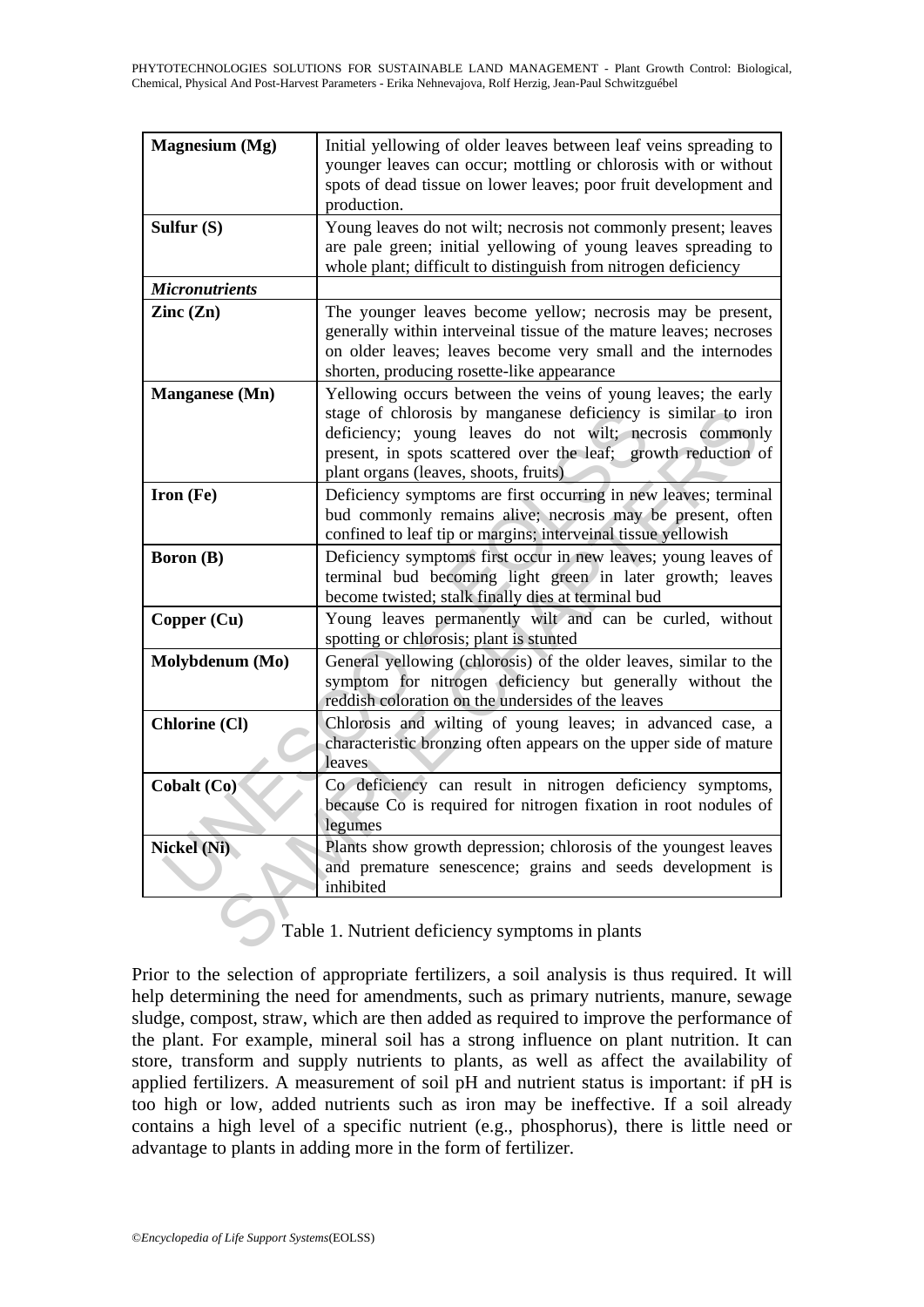Commercial fertilizers, providing nitrogen (N), phosphate  $(P_2O_5)$  and potash  $(K_2O)$  for sufficient plant growth may also increase the metal uptake and accumulation by plants. The appropriate dose of fertilizers can improve plant growth and root development, thus can lead to an enhanced metal accumulation and extraction. Plant growth regulators can also improve shoot biomass and may additionally counteract the negative effect of heavy metals stress in plants growing on a metal contaminated area. It has been proposed that the commercially available plant growth regulators can increase biomass production and metal extraction.

The mass of some parameters and menteness entired and the visital direct state of the visitive state of the contentration in the soil pH, leading the contents of CNPh and the plants. Artilizers cations (K and NH<sub>4</sub>) also as on sor particles and interests that increase is the concurration of interest and with a high NH<sub>4</sub> content can decrease soil pH, leading to an increased as been observed that an increase in fertilizers dose (NPK) gener The application of fertilizers can enhance the metal accumulation in plants not only by enhanced plant growth, but also by lowering soil pH. A low pH decreases adsorption of heavy metals on soil particles and increases their concentration in the soil solution. Fertilizers with a high NH4 content can decrease soil pH, leading to an increased Cd uptake. It has been observed that an increase in fertilizers dose (NPK) generally causes an increased Cd soluble concentration in the soil and in the plants. An excess addition of fertilizers cations (K and NH4) also causes a substantial increase of heavy metals in soil solution and concentration in plant tissue. The NH4 ion has an acidifying effect in soil, due to either the nitrification process or the release of  $H^+$  ions to the soil solution. The use of  $(NH_4)$ <sub>2</sub>SO<sub>4</sub> as a soil additive has been proposed to provide nutrients needed for high yield and to increase metal bioavailability. Two different fertilizers (ammonium sulfate and ammonium nitrate) have also been used to enhance the metal bioavailability for sunflowers grown on a sewage sludge contaminated soil. The pH of soil samples taken from subplots treated with both fertilizers decreases by half a unit after fertilization treatment. Ammonium sulfate can improve Zn and Pb accumulation and extraction (metal accumulation\*biomass) by sunflowers, whereas ammonium nitrate leads to an enhanced Cd accumulation and extraction.

TO ACCESS ALL THE **23 PAGES** OF THIS CHAPTER, Visit: http://www.eolss.net/Eolss-sampleAllChapter.aspx

#### **Bibliography**

- - -

Baker, A., and Brooks, R. (1989) Terrestrial higher plants which hyperaccumulate heavy elements: a review of their distribution, ecology and phytochemistry. *Biorecovery* 1, 81-126. [The paper shows potential of plants with a high metal accumulation capacity for soil decontamination].

Banuelos, G.S. (2001) The green technology of selenium remediation. *BioFactors* 14, 255-260. [Author shows a possible use of fast growing crops producing high biomass, such as *Brassica* species, by growers in central California for phytoremediation of Se-laden soil].

Barros, J.F.C., de Carvalho, M and Basch, G. (2004) Response of sunflower (*Helianthus annuus* L.) to sowing date and plant density under Mediterranean conditions. *European Journal of Agronomy* 21(3), 347-356. [Two field experiments with sunflowers conducted in Portugal are described here to evaluate the effect of sowing date and plant density on the productivity of several sunflower cultivars with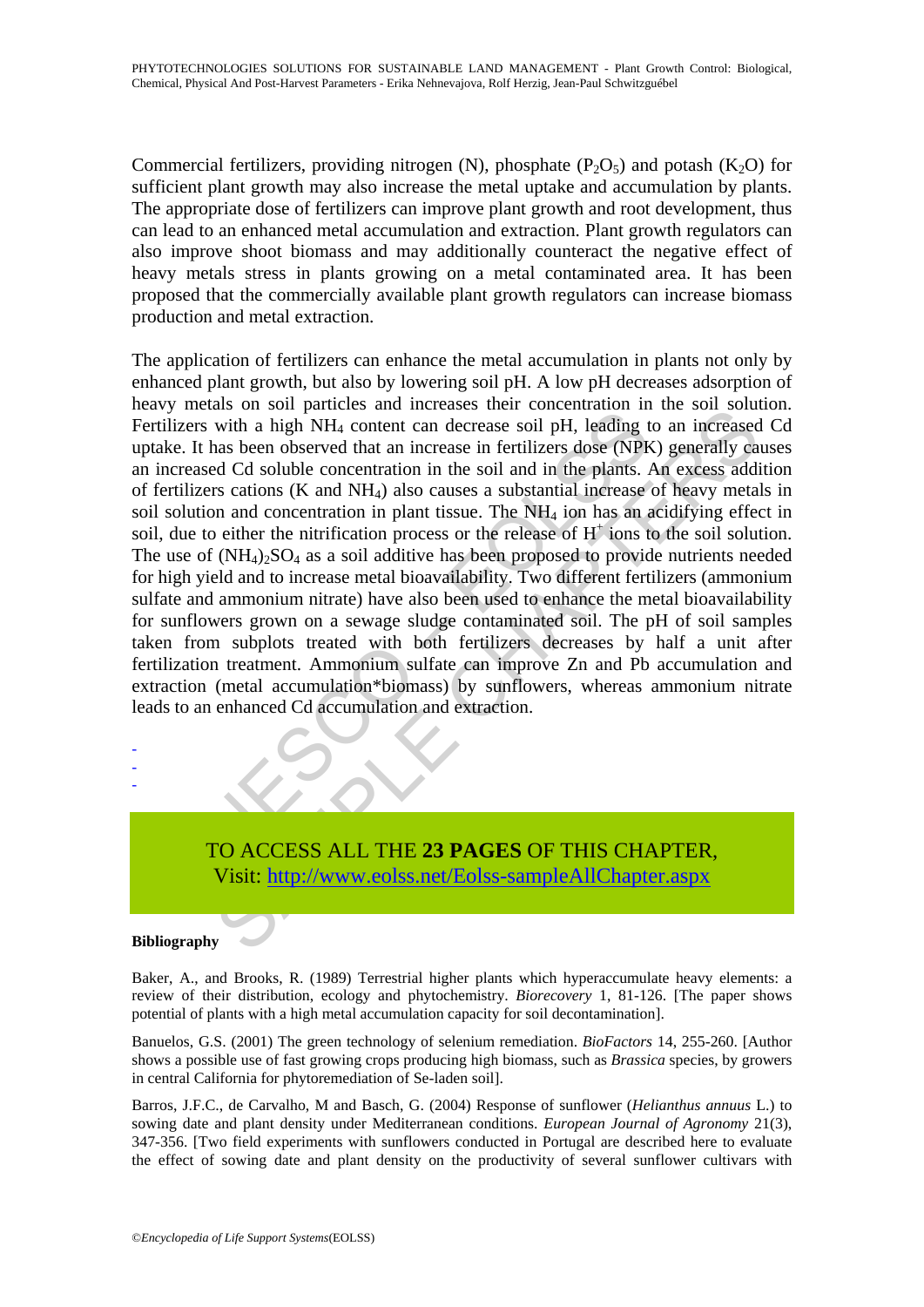different growth cycle].

Blaylock, M.J., Salt, D.E., Dushenkov, S., Zakharova, O., Gussman, C., Kapulnik, Y., Ensley, B.D., and Raskin, I. (1997) Enhanced accumulation of Pb in Indian mustard by soil-applied chelating agents. *Environ. Sci. Technol. 31*, 860-865. [The paper shows a possible use of synthetic chelators and high biomass plants for efficient metal removal from the soil].

Chaney, R.L., Li, Y.M., Angle, J.S., Baker, A.J.M., Reeves, R.D., Brown, S.L., Homer, F.A., Malik, M., and Chin, M. (1999) Improving metal-hyperaccumulators wild plants to develop commercial phytoextraction system: approach and progress. In: *Phytoremediation of Contaminated Soil and Water*, (Terry, N., and Bañuelos, G., Eds.), Boca Raton, FL, Lewis Publishers [Paper focuses on phytoremediation as new environment-friendly technique using plants for environmental cleanup. This review shows metal hyperaccumulator plants and their potential use in phytoextraction technology].

Cook, J.R (1988) Biological control and holistic plant-health care in agriculture, *Am. J. Alter. Agric* 3:51- 62. [This paper presents concept of biological control, strategies and methods of biological control].

Fortnum, B (2006) Tobacco disease management, *South Caroline Tobacco Growers' Guide 2006* www.clemson.edu/peedeerec/Tobacco/2007TobGuideSections/TOBACCODISEASEMANAGEMENT.p df [This chapter describes different disease management strategies in tobacco plants].

Gnanamanickam, S (2002) Biological Control of Crop Diseases, New York: Marcel Dekker, pp.468. [The book provides information about diseases often occurring in crop plants and shows possible biological control of these crop diseases].

Guadagnini M, Herzig R, Erismann K-H, Müller-Schärer H (1999): Biotechnological improved tobacco for phytoextraction of heavy metals in soil. Session Proc. T13, 874 875. 5th Int. Conference on the Biogeochemistry of Trace Elements. ICOPTE, Vienna, 874 875. [This paper describes *in vitro* breeding of tobacco as possibility to improve metal accumulation and extraction by tobacco].

num, B (2006) Tobacco disease management, *South Caroline Tobacco* (*clemon.edu/eegeercTobacco* 2007TobGlueSections/ToBACCODISEAS, hais chapter describes different disease management strategies in tobacco plants anamanicka (2006) Tobacco disease management, *South Caroline Tobacco Growers' Guide* n.edu/pecdecre-Tobacco/2077DoGuideSections/TOBACCODISEASEMENT<br>and Augustere describes different disease management strategies in tobaccODISEASEMEN Herzig, R., Nehnevajova, E., Vangrosveld, J., and Rutens, A. (2005) Evaluation of phytoremediation pp. 161-190. In: PHYTAC Final Report 2005: Development of Systems to Improve Phytoremediation of Metal Contaminated Soils through Improved Phytoaccumulation, 249p. Quality of Life and Managing of Living Organisms (QLRT-2001-00429). 5th Framework Programme Brussels and Office fédéral de l'éducation et de la science Berne (BBW-Grant 1.0304). [This report shows a possible use of tobacco plants for soil decontamination: shown data were obtained in independent field experiments performed in Switzerland and Belgium].

Kashem, M.A. and Singh, B.R. (2002) The effect of fertilizer additions on the solubility and plantavailability of Cd, Ni and Zn in soil. *Nutrient Cycling in Agroecosystems* 62:287-296. [Authors present their experiments showing the effect of daily addition of N and K fertilizers on the changes in Cd, Zn and Ni solubility in the soil solution].

Kayser, A., Wenger, K., Keller, A., Attinger, W., Felix, H.R., Gupta, S.K., and Schulin, R. (2000) Enhancement of phytoextraction of Zn, Cd and Cu from calcareous soil: the use of NTA and sulphur amendments. *Environ. Sci. Technol.* 34, 1778-1783. [Authors investigated the efficiency of two hyperaccumulating species and agricultural crop plants for phytoextraction of Zn, Cd, and Cu from a polluted calcareous soil. They show the possibility to enhance the phytoextraction of these metals by application of nitrilotriacetate (NTA) and elemental sulfur  $(S_8)$  to the soil].

Keller, C., Hammer, D., Kayser, A., Richner, W., Brodbeck, M., and Sennhauser, M. (2003) Root development and heavy metal phytoextraction efficiency: comparison of different plant species in the field. *Plant and Soil* 249: 67-81.[Paper is focused on the uptake and root architecture of various high biomass plants (*Brassica juncea, Nicotiana tabacum, Zea mays* and *Salix viminalis*) and one hyperaccumulator (*Thlaspi caerulescens*) grown in a Zn, Cu and Cd contaminated soil and compared them with total heavy metal distribution in the soil].

Kozyrovska, N. (1996) Novel inoculants for an environmental-friendly crop production. *Resour, Conserv. Recycl.* 18, 79-85 [This paper shows that the application of inoculants designed on the base of competitive endophytic bacteria can diminish the level of penetration and accumulation of heavy metals and radionuclides inside plants].

Kumar, N., Dushenkov, V., Motto, H., and Raskin, I, (1995) Phytoextraction: the use of plants to remove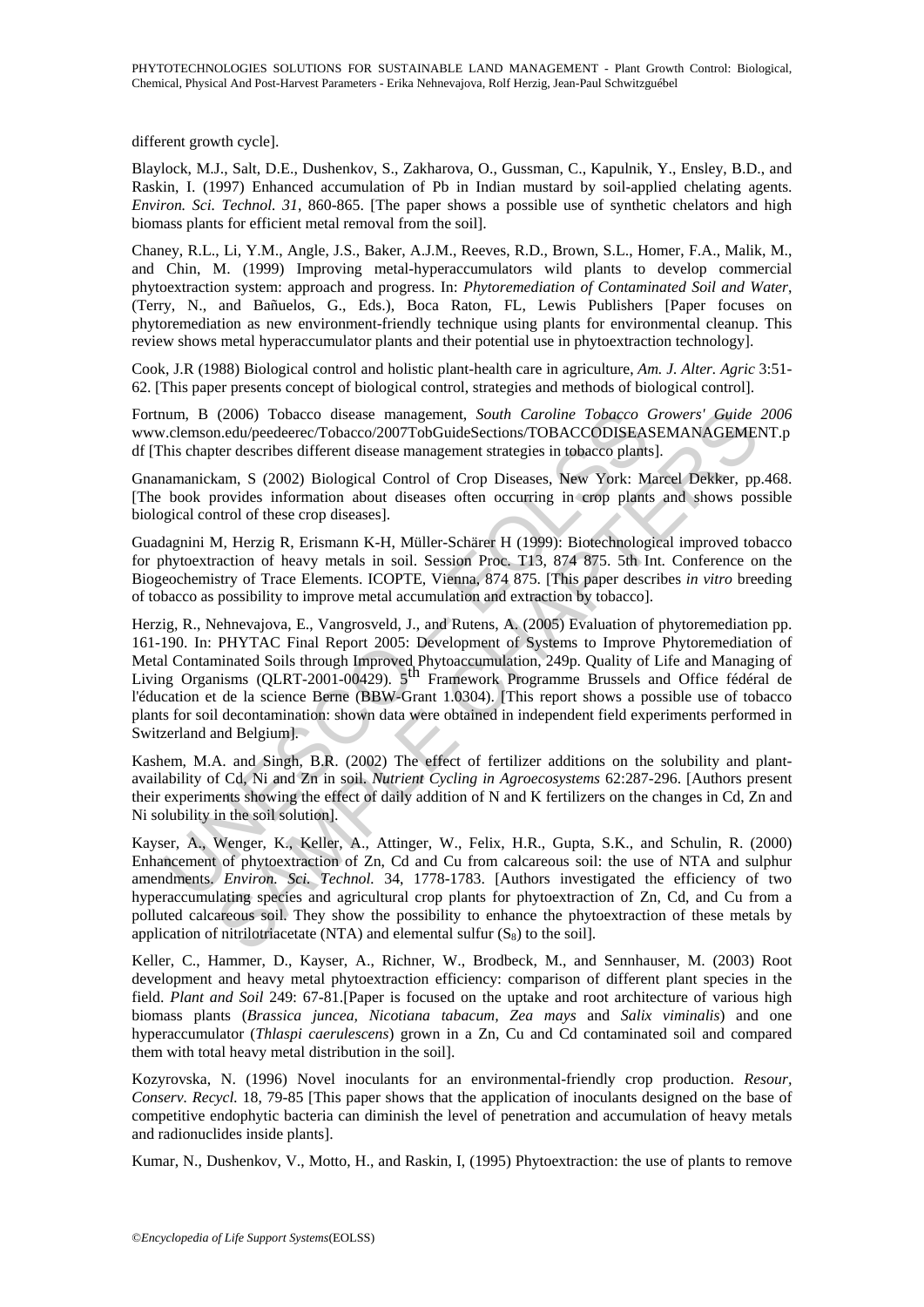heavy metals from soils. *Environ. Sci. Technol.* 9, 1232-1238 [This review paper describes the three different strategies of phytoremediation technology and summarizes biological mechanisms of toxic metal uptake, translocation and resistance in plants].

Lasat, M.M. (2000) Phytoextraction of metals from contaminated soil: A review of plant/soil/metal interaction and assessment of pertinent agronomic issues. *J. Hazard. Subst. Res.* 2, 1-25 [The review summarizes the mechanisms and processes that allow plants to remove metals from environment and discuss the effect of agronomic practices on these processes].

Marschner, H. (1995) Mineral Nutrition of Higher Plants. Academic Press, San Diego. [Book gives information about function of nutrient elements for plants].

McGrath, S.P and Zhao, F.J. (2003) Phytoextraction of metals and metalloids from contaminated soil. *Curr. Opin. Biotechnol*. 14, 277-282. [This review demonstrates that both good biomass yield and metal hyperaccumulation are required to make an efficient phytoextraction. The mechanisms responsible for hyperaccumulation, using natural hyperaccumulators as model plant species are also shown and discussed here].

<sup>1</sup><br>
arath, S.P., Lombi, E., Gray, C.W., Caille, N., Dunham, S.J., and Zhao, F.J. (id and Zn phytocxtraction potential by the hyperaccumulators *Thlaspi caerule*<br>
r.i. *Environm. Pollut.* 141: 115-125. [The present study s P., Lombi, E., Gray, C.W., Caille, N., Dunham, S.J., and Zhao, F.J. (2006) Field evalu<br>
a) phytoextraction potential by the hyperaccumulators *Thlaspi caerulescens* and *Arabid*<br>
romm. Pollut. 141: 115-125. [The present st McGrath, S.P., Lombi, E., Gray, C.W., Caille, N., Dunham, S.J., and Zhao, F.J. (2006) Field evaluation of Cd and Zn phytoextraction potential by the hyperaccumulators *Thlaspi caerulescens* and *Arabidopsis halleri*. *Environm. Pollut.* 141: 115-125. [The present study shows the effect of different metal mobilizing treatments, the effect of transplanted seedlings versus direct sowing of seed and length of the growing season on yield on metal uptake by hyperaccumulators].

Nehnevajova, E., Herzig, R., Federer, G., Erismann, K.H., and Schwitzguébel, J.P. (2005) Screening of sunflower cultivars for metal phytoextraction in a contaminated field prior to mutagenesis. *Int. J. Phytorem.* 7(4), 337-349. [Present study shows differences in metal uptake, accumulation and extraction by 15 sunflower cultivars tested on metal contaminated field. Authors point out the importance of selection of cultivar for phytoextraction].

Sas-Nowosielska, A., Kucharski, R., Małkowski, E., Pogrezba, M., Kuperberg, J.M., and Krynski, K. (2004) Phytoextraction crop disposal - an unsolved problem. *Environm Pollut* 128, 373-379. [This paper describes several methods of contaminated crop disposal after plant use for phytoextraction].

Savoy,H. Fertilizers and their Use. Agriculture Extension Service, The University of Tennessee, pp 1-23 (http://www.uteextension.utk.edu) [The paper shows the important role of fertilizers for plants].

Schröder, P., Herzig, R., Bojinov, B., Ruttens, A., Nehnevajova, E., Stamatiadis, S., Memon, A., Vassilev, A., Caviezel, M and Vangronsveld, J (2008) Bioenergy to save the world, Producing novel energy plants for growth on abandoned land, *Env Sci Pollut Res*, 1-9. [Review paper shows the capability of plant biomass obtained from abandoned soils, such as polluted or exploited soil, to produce a renewable source of energy].

Schuster, W.H. (1996) Die Züchtung der Sonnenblumen *(Helianthus annuus* L.). *Advanced in Plant Breeding* 14, supplements to *Journal of Plant Breeding* 155p. (Schuster, W.H., Ed.), Paul Parey Scientific Publisher, Berlin and Hamburg [The book gives nice overview of general and well-known knowledge about sunflower].

Schwitzguébel, JP., van der Lelie, D., Baker, A., Glass, D., and Vangronsveld, J. (2002) Phytoremediation: European and American Trends, Successes, Obstacles and Needs**.** *J. Soil Sed*, 2, 91-99 [This review paper gives some general information about phytoremediation technology and compares phytoremediation approach in Europe and USA. Whereas the phytoremediation in Europe is pushed mainly by research, phytoremediation in USA is driven more by application].

#### **Biographical Sketches**

**Erika Nehnevajova** was born in Slovakia (Nova Bana) on 28 January 1978. Her educational background is following:

*Master degree in Teaching Biology and Chemistry*, at the Faculty of Natural Sciences, Comenius University in Bratislava, Slovakia (1996 – 2001)